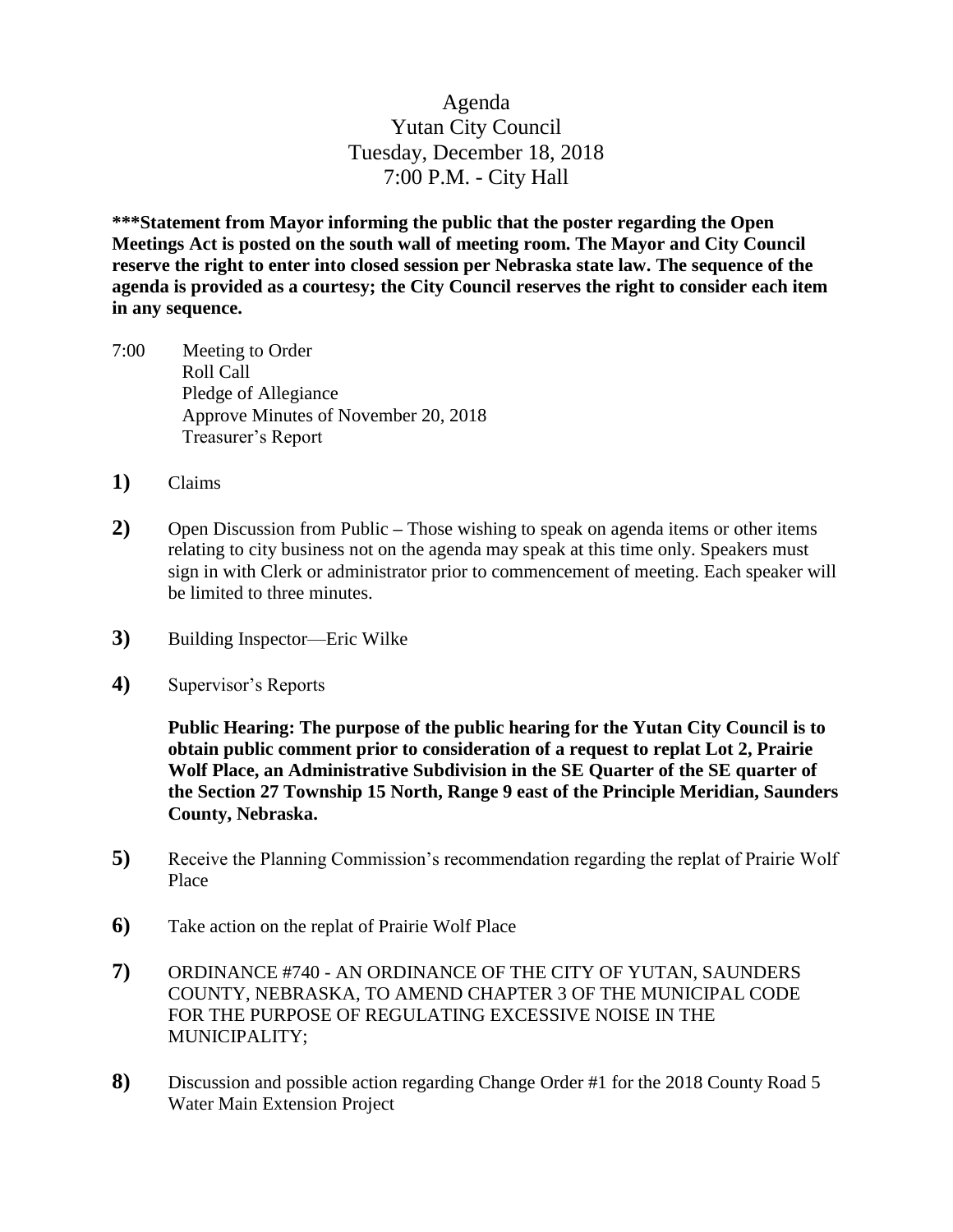- **9)** Discussion and possible action regarding Pay Application #1 for the 2018 County Road 5 Water Main Extension Project
- **10)** ORDINANCE #743 AN ORDINANCE OF THE CITY OF YUTAN, SAUNDERS COUNTY, NEBRASKA, TO PROVIDE FOR THE WAGES AND SALARIES OF CERTAIN OFFICERS, APPOINTEES, AND EMPLOYEES OF THE CITY OF YUTAN, NEBRASKA;
- **11)** Discussion and possible action regarding a possible agreement with the Yutan Volunteer Fire Department on a training site
- **12)** Discussion and possible action regarding removing the tennis court facilities to replace with a baseball field
- **13)** Authorize the contributions to the individual retirements of each full-time employee during the December 31st payroll
- **14)** Review resumes submitted by applicants for the City Clerk-Treasurer position
- **15)** Council Discussions

#### **Meeting Adjourned**